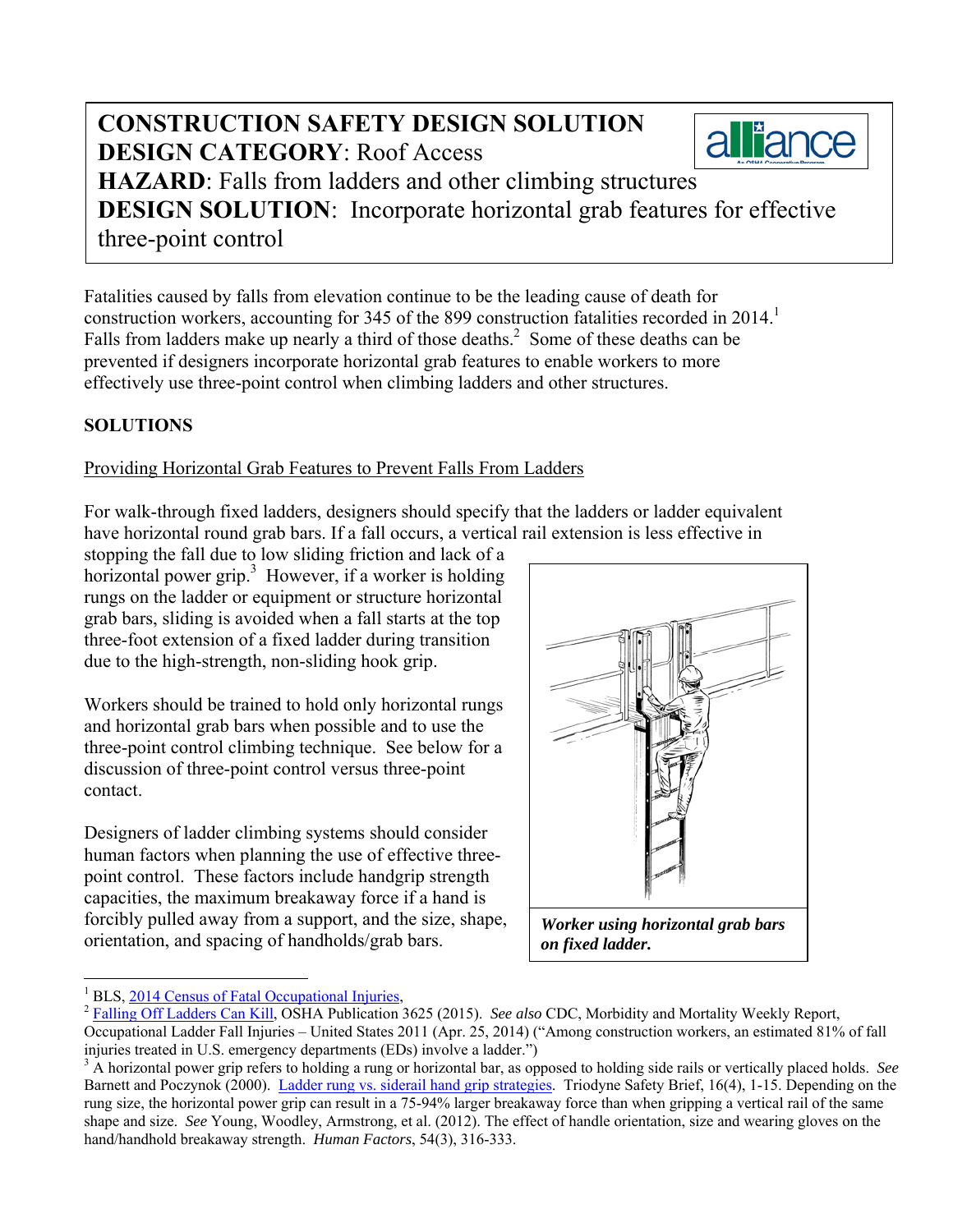While not a design solution, portable ladders can also be fitted with extension grab bars when used to access roofs or an elevated deck surface to provide a three foot extension. These bars provide the horizontal handholds necessary for three-point control to access or exit a structure. In addition, roof hatches should be equipped with walk-through horizontal grab bars for safer access to or from the roof or higher level.

### Three-Point Control v. Three-Point Contact

When using ladders or other climbing structures, workers should consider using the *three-point control*

technique. Three-point control requires a worker to use three limbs for reliable, stable support, including gripping a horizontal support using a horizontal power grip. It is safer for a worker to hold a horizontal support member than a vertical one. Research has shown that holding a horizontal round object or grab bar with a horizontal power grip provides a greater safety margin for preventing a fall than holding onto a vertical side object or rail when a fall starts.<sup>4</sup> The approximate shape should be 1 to 1.5" rounded. Vertical side rails of any shape promote uncontrolled sliding of the hand in a fall.



*and three-point control (right).* 

Unlike three-point control, three-point contact requires three points of support without specified body parts with an unspecified ladder or structure. No shapes or sizes exist for adequate support using three points of contact. Three-point control requires using the hands to grab and hold a support so that one hand can reasonably support the climber's body weight or more in an emergency.

# **BACKGROUND INFORMATION**

#### OSHA regulations

- 29 CFR 1926 Subpart M (1926.500-503 and appendices)
- 29 CFR 1926 Subpart X (1926.1050-1053 and appendices)
- 29 CFR 1926 Subpart L (1926.450-454 and appendices)

#### Other information

- U.S. Army Corps of Engineers, EM 385-1-1 Safety and Health Requirements Manual
- ANSI Z359.2, Minimum Requirements for a Comprehensive Managed Fall Protection Program
- ANSI Z359, fall equipment component standards

<sup>-</sup><sup>4</sup> See Young, Woodley, Armstrong et al. (2009). Hand/handhold coupling: Effect of handle shape, orientation and friction on breakaway strength. *Human Factors*, 51(5), 705-717. *See also* Young, Woodley, Armstrong, et al. (2012). The effect of handle orientation, size and wearing gloves on the hand/handhold breakaway strength. *Human Factors*, 54(3), 316-333.